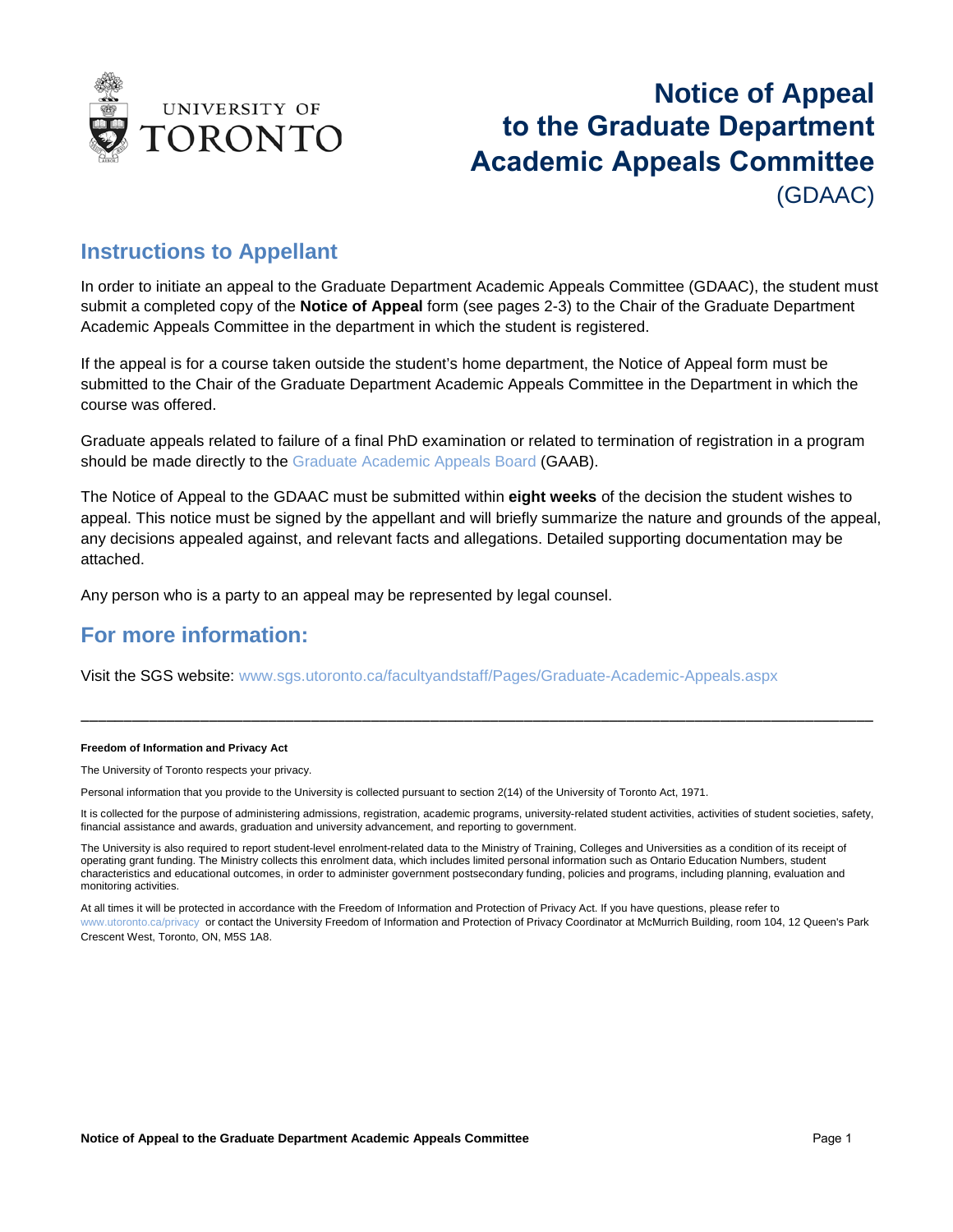

# **Notice of Appeal to the Graduate Department Academic Appeals Committee** (GDAAC)

| Chair, Graduate Department Academic Appeals Committee<br>To:                                                                                         |                        |  |
|------------------------------------------------------------------------------------------------------------------------------------------------------|------------------------|--|
| Name of Graduate Unit:                                                                                                                               |                        |  |
| <b>Address of Graduate Unit:</b>                                                                                                                     |                        |  |
| Appellant (Student) Name:                                                                                                                            | <b>Student Number:</b> |  |
| <b>Address of Student:</b>                                                                                                                           |                        |  |
| Email:                                                                                                                                               | Telephone:             |  |
| Program:                                                                                                                                             |                        |  |
| Statement of the decision you are appealing (attach separate pages if additional space is needed):                                                   |                        |  |
| Name(s) of the person(s) who made the decision, if known to you:                                                                                     |                        |  |
| Date the decision was communicated to you:<br>This completed form must be submitted within eight weeks of the decision the student wishes to appeal. |                        |  |
| Statement of the resolution you are seeking on appeal (attach separate pages if additional space is needed):                                         |                        |  |